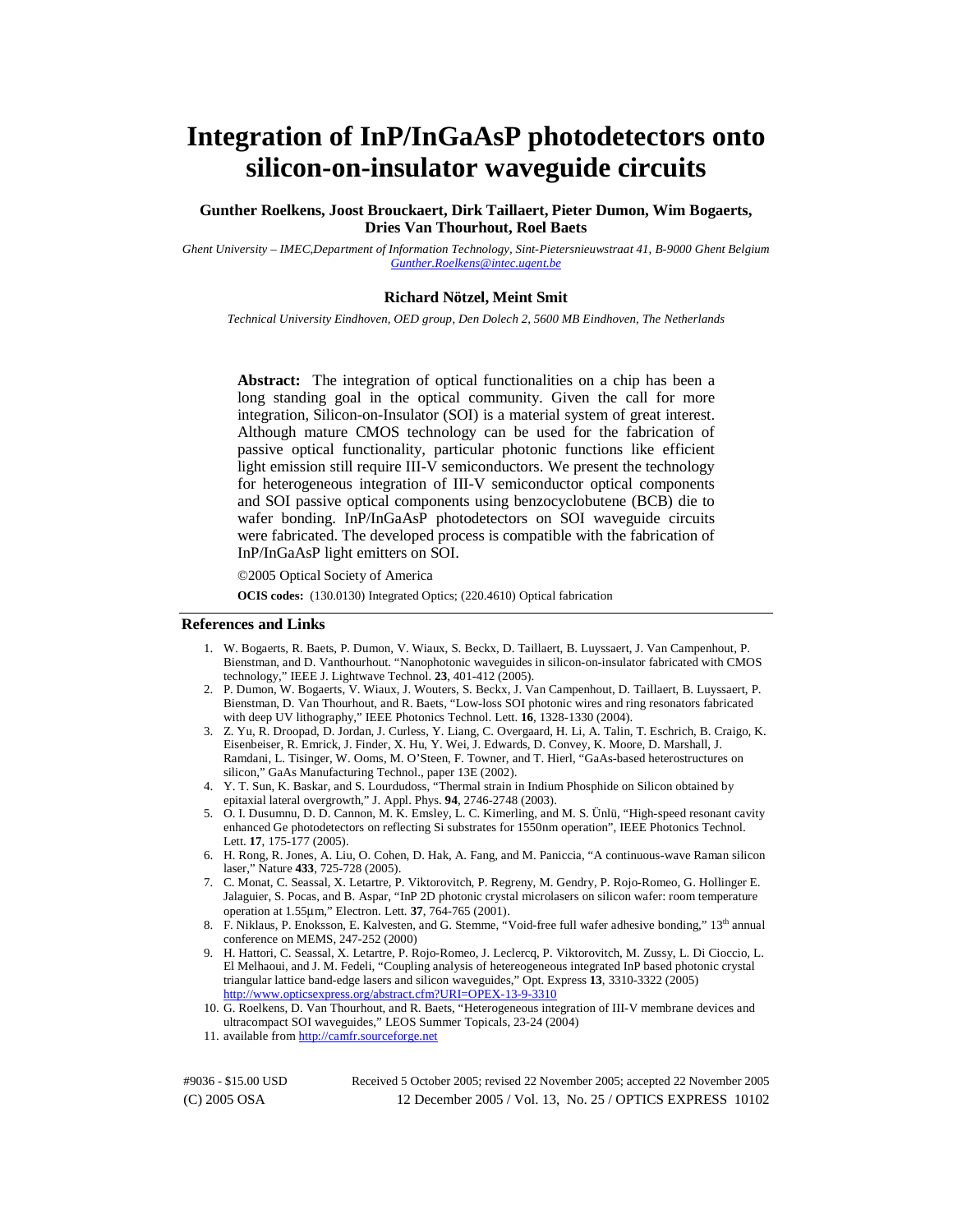- 12. D. Taillaert, H. Chong, P. Borel, L. Frandsen, R. De La Rue, and R. Baets, "A compact two-dimensional grating coupler used as a polarization splitter," IEEE Photon. Technol. Lett. **15**, 1249-1251 (2003).
- 13. I. Christiaens, G. Roelkens, K. De Mesel, D. Van Thourhout, and R. Baets, "Thin film devices fabricated with BCB wafer bonding," IEEE J. Lightwave Technol. **23**, 517-522 (2005).

### **1. Introduction**

Integration of optical functionalities on chip has the same advantages as the ultra large scale integration of electronic functionalities. Besides the economy of scale, the performance and reliability increase. Following the trend of micro-electronics, Silicon is becoming nowadays an important candidate for optical functionalities. Silicon-on-Insulator (SOI) passive optical waveguide circuits can be fabricated using standard CMOS technology [1] and the high index contrast of these waveguides enable compact optical circuits [2]. For particular photonic functions like efficient light emission Silicon has never been a suitable material however. As III-V semiconductors are the workhorse of telecommunication industry there is a need to develop technologies to heterogeneously integrate functions based upon other materials onto Silicon, which may contain electronic circuitry or passive photonic circuitry. This integration process should be done as much as possible using wafer scale technologies.

The integration of different material systems can be done using wafer bonding or epitaxial growth. Due to the difference in lattice constants between III-V semiconductors and Silicon, epitaxial growth results in a large defect density thereby reducing the optical quality of the layers. This can be solved by using an intermediate buffer ceramic layer for GaAs growth on Silicon [3] or by epitaxial lateral overgrowth (ELOG)[4]. Epitaxial growth of Germanium onto Silicon can be used to fabricate efficient photodetectors on Silicon [5], but for light emission one still has to rely on III-V semiconductor materials – although significant effort is put into Silicon light emission [6]. Different wafer bonding technologies exist, where direct molecular bonding using a  $SiO<sub>2</sub>$  intermediate layer [7] and bonding using a polymer bonding agent [8] are most common. Because direct molecular bonding requires very high quality flat surfaces, CMP technology has to be used to planarize the waveguide topography. As spin coating a polymer bonding layer onto the waveguide topography can already give sufficient planarization, this process is easier.

The proposed process flow for heterogeneous integration is depicted in Fig. 1. In a first step, unprocessed opto-electronic dies are bonded to the processed SOI waveguide circuitry. The technology used for this bonding step can be both direct molecular bonding or bonding by means of a polymer bonding agent. As the opto-electronic dies are still unprocessed, positioning accuracy is not stringent and a fast pick-and-place machine can be used. After bonding, the III-V semiconductor substrate is removed by mechanical grinding and chemical etching until the epitaxial layer stack is reached. After substrate removal, active optoelectronic components can be fabricated lithographically aligned to the underlying SOI waveguide features.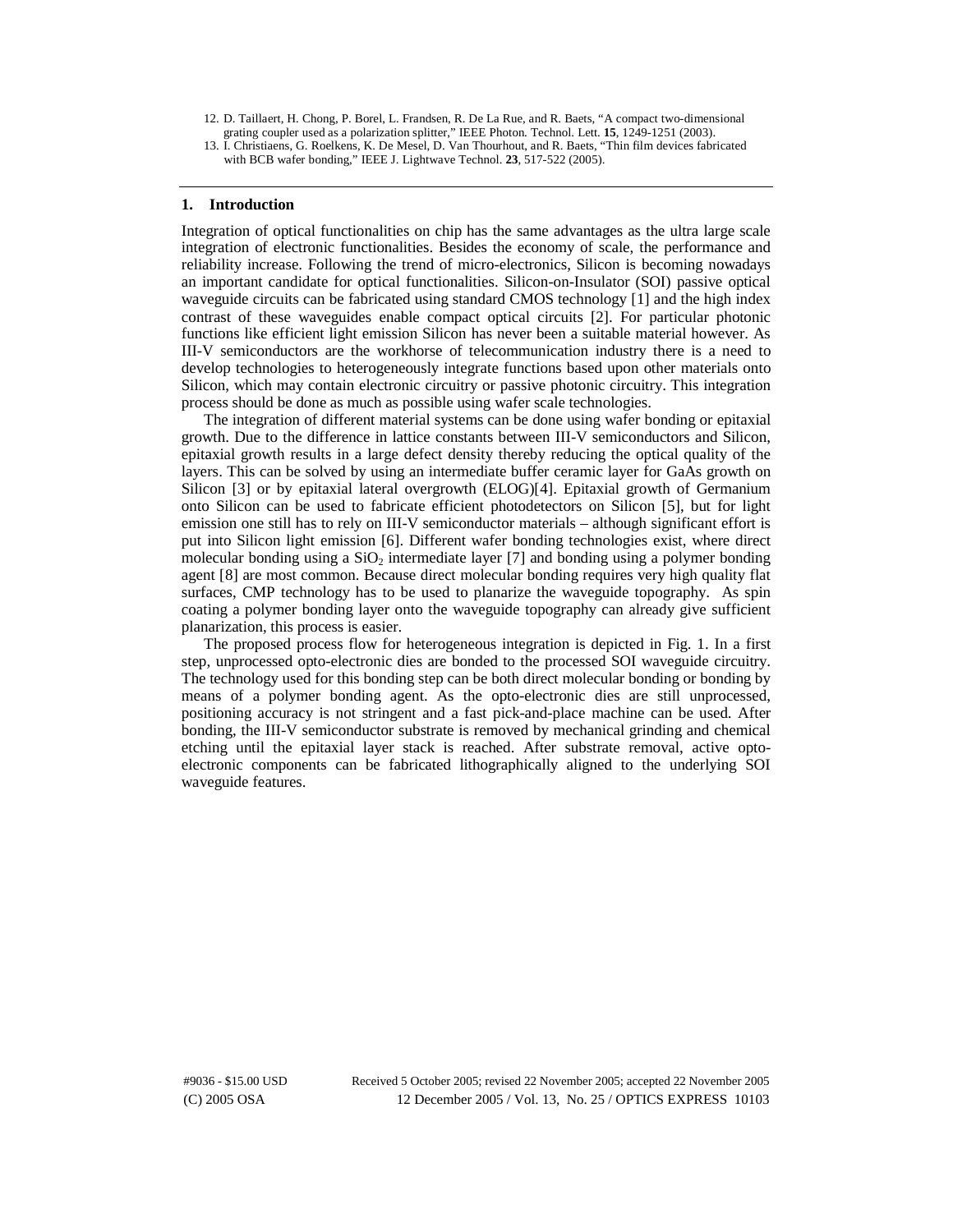

Fig. 1. Proposed process flow for heterogeneous integration of III-V semiconductors and SOI waveguide circuitry

## **2. Light coupling schemes**

As light has to be coupled from the SOI waveguide layer into the III-V opto-electronic component and vice versa efficient coupling schemes need to be designed. Depending on the type of active opto-electronic component a different coupling scheme may be needed. The coupling of light from a membrane photonic crystal laser to an SOI waveguide was already studied in [9]. Light was coupled evanescently from the laser cavity into the SOI waveguide requiring thin bonding layers (~300nm). The coupling of light from a side emitting bonded laser diode into an SOI waveguide was studied in [10], both for the case of thin bonding layers ( $\sim$ 300nm) and thick bonding layers ( $\sim$ 3 $\mu$ m). In this case adiabatic tapers were used to transform the waveguide modes reducing the influence of bonding layer thickness variation. As bonding yield depends on bonding layer thickness due to the imperfectness of the mated surfaces thick bonding layers are preferred. As the coupling of light from a light emitting device into an SOI waveguide was already studied, we will focus on the coupling of light from an SOI waveguide to an InP/InGaAsP photodetector bonded on top of the waveguide circuit. These photodetectors can be fabricated together with the III-V light sources. To allow thick bonding layers, a grating coupler is used to diffract light from the SOI waveguide into the photodetector. A schematic cross-section is shown in Fig.2. A benzocyclobutene (BCB) polymer bonding layer is assumed.



Fig. 2. Coupling scheme for III-V photodetectors bonded to SOI waveguide circuitry

CAMFR [11], a two dimensional fully vectorial simulation tool based on eigenmode expansion, was used to assess the achievable efficiency of the proposed device. TE polarization was assumed. To overcome the polarization sensitivity of the device a polarization diversity scheme can be used [12] which allows to restrict the analysis to transverse electric polarization.

The Silicon waveguide layer is 220nm thick and a second order grating with a grating period of 610nm, a duty cycle of 50% and an etch depth of 50nm is assumed. The device efficiency is assessed by calculating the fraction of the incident power on the grating that is absorbed in the photodetector. A 2μm InGaAs absorbing layer surrounded by n-type and p-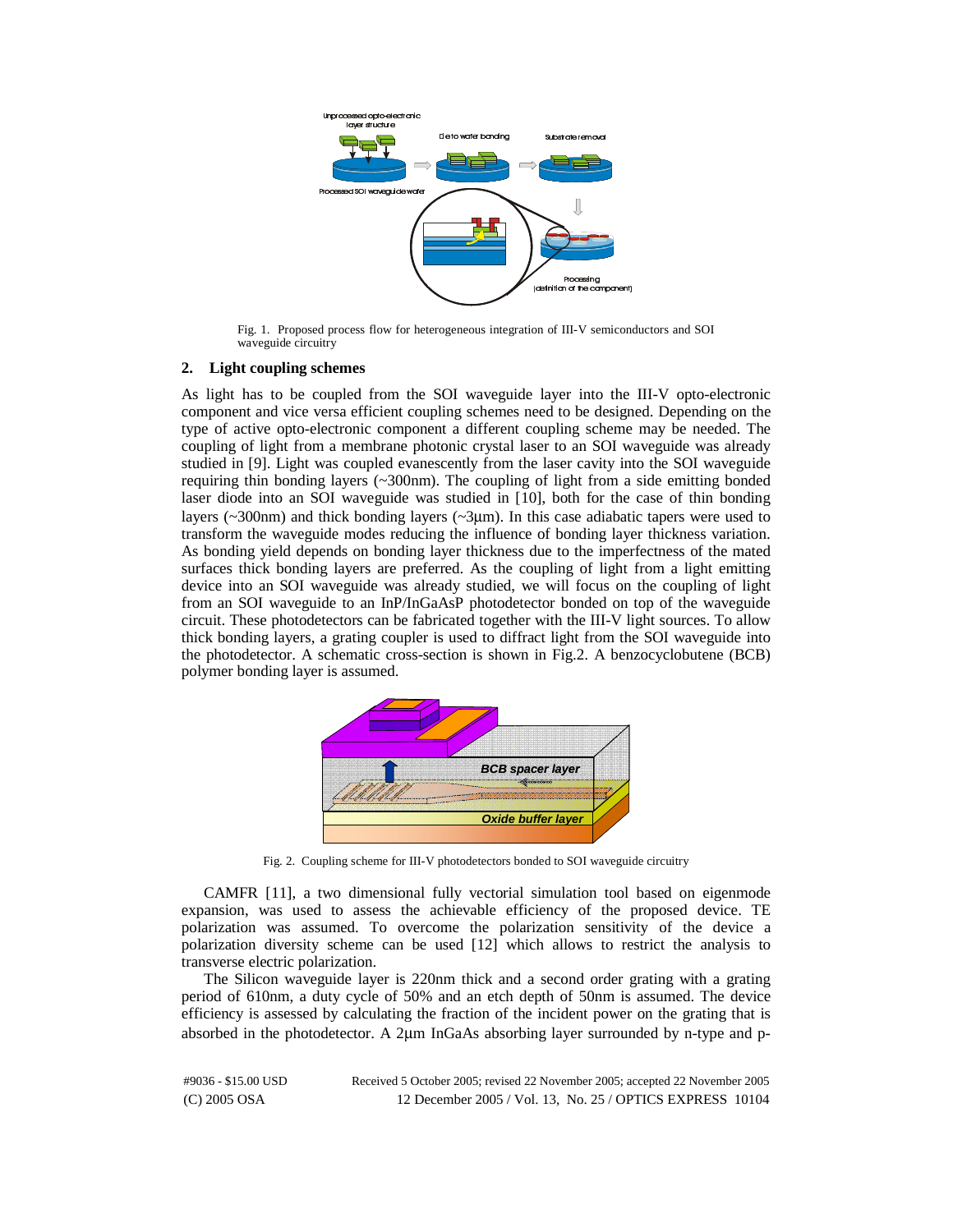type cladding layers is assumed, being a compromise between device speed and efficiency. Device optimization can be done by optimizing the thickness of the  $SiO<sub>2</sub>$  buffer layer and the BCB bonding layer thickness as a cavity is formed caused by the reflection at the BCB/InP interface and the  $SiO<sub>2</sub>/Silicon$  substrate interface as is shown in Fig. 3. Light is incident from the SOI waveguide on the left side and is diffracted towards the photodetector and the Silicon substrate.

The exact location of the SOI grating inside the cavity determines its directionality (being the fraction of the power coupled upwards) and its coupling strength (determining the length of the grating). Simulation results showing the influence of BCB bonding layer thickness and  $SiO<sub>2</sub>$  buffer layer thickness on the fraction of absorbed power for a 50 $\mu$ m long detector are shown in Fig. 4(a). A wavelength of 1.55μm is assumed. Optimal device operation is achieved for a BCB bonding layer thickness of  $3\mu$ m and a  $SiO<sub>2</sub>$  buffer layer of 1.4 $\mu$ m thick. The influence of device length on absorbed power in the photodetector for these optimal parameters is shown in Fig. 4(b).



Fig. 3. Simulation of the light diffraction from the SOI waveguide towards the III-V photodetector

The wavelength dependence of the absorbed power fraction for the optimal device parameters depends both on the wavelength dependent properties of the grating coupler used to diffract the light as on the wavelength dependence of the absorption coefficient of the InGaAs absorption layer. The absorbed power fraction, the spurious reflection back into the SOI waveguide and the wavelength dependence of the absorption coefficient are shown in Fig. 5. A strong reflection peak around 1650nm is visible. This is due to the second order Bragg reflection of the grating. Efficient detection up to 1600nm wavelength is achieved.



Fig. 4. Influence of BCB bonding layer thickness and SiO<sub>2</sub> buffer layer thickness on detector efficiency (a) and the influence of device length in the optimum parameter case (b)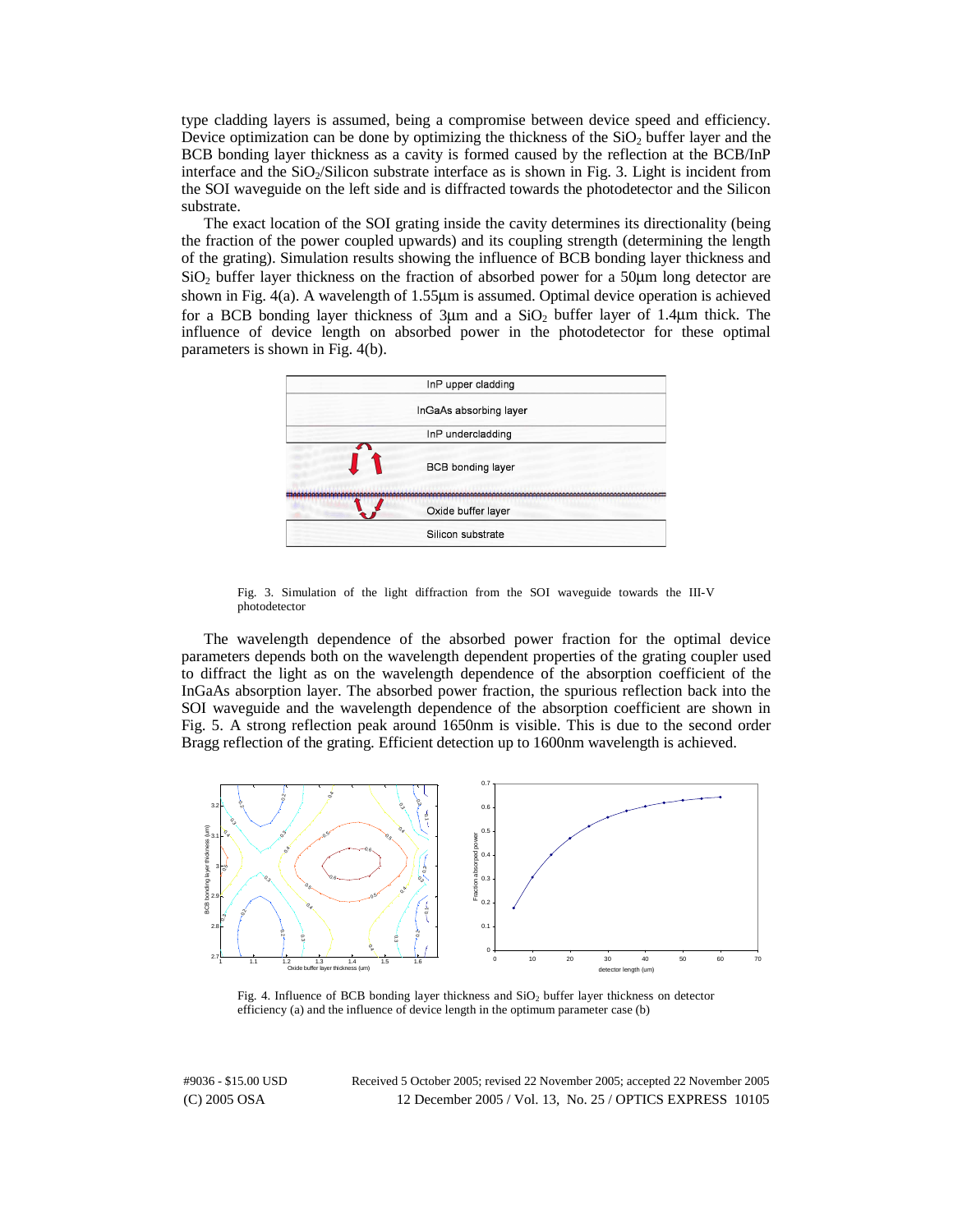

Fig. 5. Wavelength dependence of the absorbed power fraction in the detector and reflected power back into the SOI waveguide. A 50 $\mu$ m long device and optimum SiO<sub>2</sub> buffer layer thickness and BCB bonding layer thickness are assumed. The wavelength dependence of the InGaAs absorption coefficient is also shown.

#### **3. Device fabrication**

To validate the integration process, InP/InGaAsP photodetectors were bonded onto functional SOI waveguide components. The SOI substrate consisted of a 220nm Silicon guiding layer and a 1 $\mu$ m thick SiO<sub>2</sub> buffer layer. A 10 $\mu$ m long grating (grating period 610nm, duty cycle 50% and 50nm etch depth) was defined in the Silicon waveguide layer using 248nm deep UV lithography.

An InP/InGaAsP die of 1cm<sup>2</sup>, containing a p-i-n diode layer structure with a 120nm InGaAsP absorbing layer (bandgap wavelength 1.55μm) was bonded to the SOI waveguide structure. A 3μm thick BCB bonding layer was used. After curing the BCB at 250C for 1 hour the InP substrate is removed by a combination of mechanical grinding and chemical etching using 3HCl:1H2O until an InGaAs etch stop layer is reached [13]. The remaining III-V layer stack consists of a 1μm thick n-doped InP undercladding and a 1.8μm p-doped topcladding layer. After substrate removal the detector mesa is etched through the absorbing layer and a AuGeNi n-type contact is deposited. After applying a BCB isolation layer, top windows are opened and a TiAu p-type contact is deposited and annealed. A top view of the fabricated devices before top contact definition is shown in Fig. 6.



Fig. 6. Top view of the fabricated structure before top contact definition. Grating couplers, detector mesas, SOI waveguides and bottom contacts are visible.

#### **4. Device measurements**

10μm x 10μm photodetectors were bonded onto an SOI waveguide grating and light was injected from a single mode optical fiber into the SOI waveguide using the same type of grating coupler. The dark current of the 10μm x 10μm device was 0.3nA at a reverse bias of

| #9036 - \$15.00 USD | Received 5 October 2005; revised 22 November 2005; accepted 22 November 2005 |  |
|---------------------|------------------------------------------------------------------------------|--|
| $(C)$ 2005 OSA      | 12 December 2005 / Vol. 13, No. 25 / OPTICS EXPRESS 10106                    |  |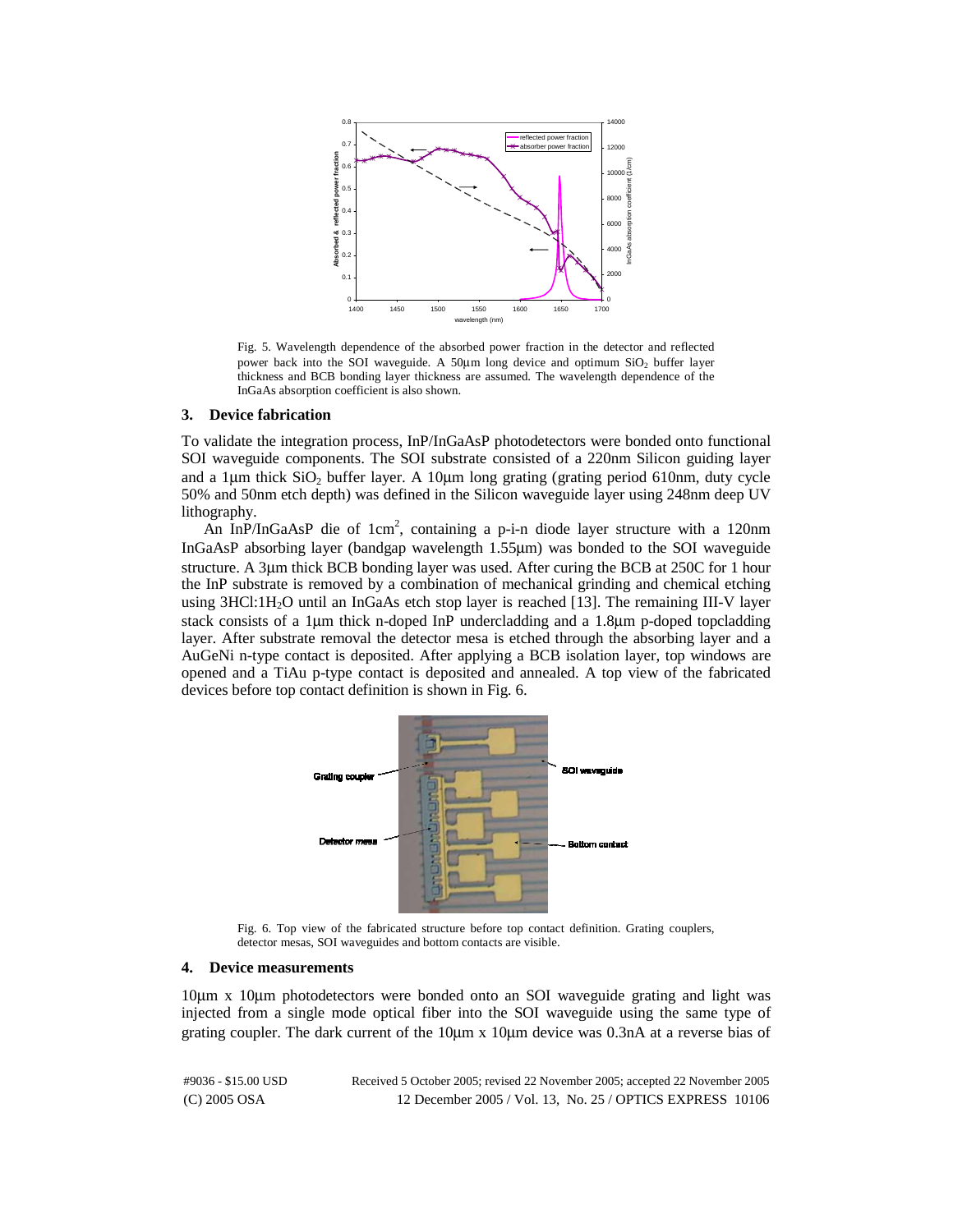1V. The responsivity of the photodetectors was measured to be 0.02A/W at 1550nm referenced to power injected into the SOI waveguide. This low value is due to the nonoptimized absorbing layer thickness and device length and is in good agreement with simulation results. Simulation of the absorbed power fraction in the fabricated devices is shown in Fig. 7. Comparison of Fig. 7 and Fig. 4(b) shows that nearly a twenty fold increase in responsivity can be achieved by increasing the absorption layer thickness.

Photodetectors were bonded to wavelength selective filters fabricated in the SOI waveguide layer. The response from the different photodiodes bonded on a 4 racetrack resonator filter acting as a wavelength demultiplexer is shown in Fig. 8(a). The resonance wavelength of the various racetrack resonators was modified by linearly increasing the racetrack bend radius by 15nm. The nominal racetrack bend radius is 4μm. An SEM view of the wavelength demultiplexer filter is shown in Fig. 8(b). By reducing the increase in bend radius, the resonance peaks of the various resonators were made to overlap resulting in a bandpass/bandstop filter. The measured photocurrent from a 6 racetrack resonator device is shown in Fig. 9. 13dB suppression in the stopband is achieved. These results validate the functionality of the SOI waveguide circuits after III-V die bonding.



Fig. 7. Simulated absorbed power fraction in the fabricated devices (120nm InGaAsP absorbing layer, 10μm device length, 1μm SiO<sub>2</sub> buried oxide layer thickness and 3μm BCB bonding layer thickness)





 Fig. 8. Response of 4 photodiodes integrated onto a 4 racetrack resonator filter (a) and an SEM view of the fabricated SOI waveguide structure (b)